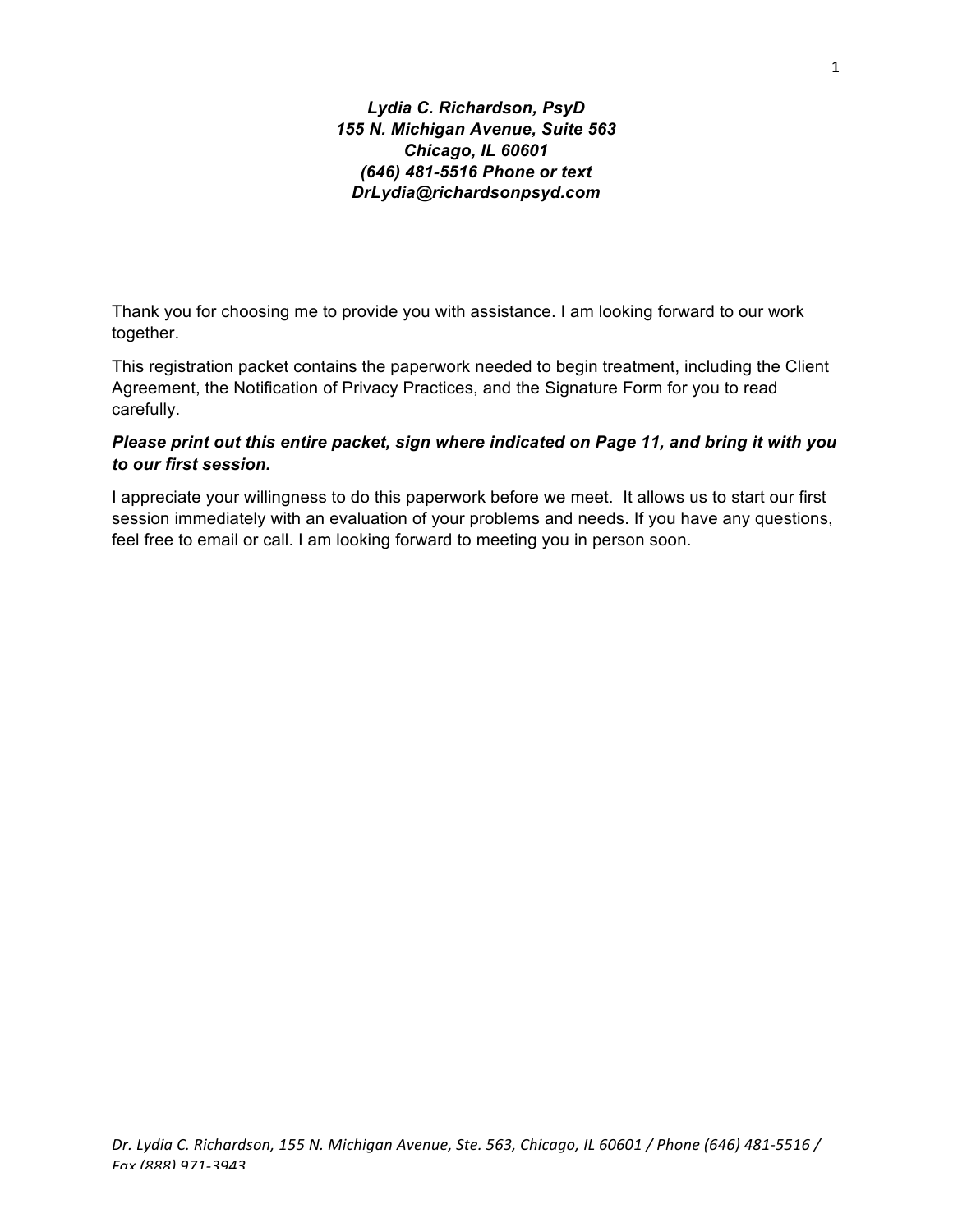# **CLIENT AGREEMENT DOCUMENT**

This document contains important information about my professional services and business policies. Please read it carefully and jot down any questions you might have so that we can discuss them at our next meeting. When you sign the form associated with this document, it will represent an agreement between us. The Notice of Privacy Practices (NPP), as required by the Health Insurance Portability and Accountability Act (HIPAA), supplements this information.

## **PSYCHOLOGICAL SERVICES**

I am a licensed clinical psychologist who provides mental health care services to clients in an independent private practice. My style of therapy is supportive, practical, and solution-oriented. I help clients learn skills to cope with stresses, manage troublesome feelings, and improve relationships.

Psychotherapy is not like a medical doctor visit. In order for the therapy to be successful, you (or your child, if she/he is the primary recipient of services) will have to work on things we talk about both during our sessions and at home.

Psychotherapy can have benefits and risks. Specifically, therapy often leads to better relationships, solutions to specific problems, and significant reductions in feelings of distress. Many carefully designed research studies document that it is effective, and have found that most clients display significant improvement within 12 to 18 sessions. On the other hand, because therapy sometimes involves discussing unpleasant aspects of life, clients may experience uncomfortable feelings like sadness, guilt, anger, frustration, loneliness, and embarrassment. There are no guarantees of what you will experience because results can vary depending on the individual and their circumstances.

Our initial sessions will involve an evaluation of your needs. By the end of the evaluation, I will be able to offer you some first impressions of what our work will include and a treatment plan to follow, if you decide to continue with therapy. You should evaluate this information along with your own opinions of whether you feel comfortable working with me. Therapy involves a commitment of time, money, and energy, so you should be careful about the therapist you select. If you have questions, we should discuss them whenever they arise.

#### **MEETINGS**

I normally conduct an evaluation that will last 1 or 2 sessions. During this time, we can both decide if I am the best person to provide the services you need in order to meet your treatment goals. If psychotherapy is begun, I will usually schedule one 50 to 55-minute session per week.

Once an appointment hour is scheduled, you will be expected to pay for it unless you provide 48 hours advance notice of cancellation (unless I feel that you were unable to attend due to very unusual circumstances beyond your control). *In such event, a late cancellation charge of \$125 will automatically be applied to your account*. *If you fail to show for a scheduled appointment a \$175 missed appointment charge will be automatically applied to your account.* Please note that insurance companies will not reimburse you for late cancellation or no show charges. Because I am committed to providing effective services, I will need to discuss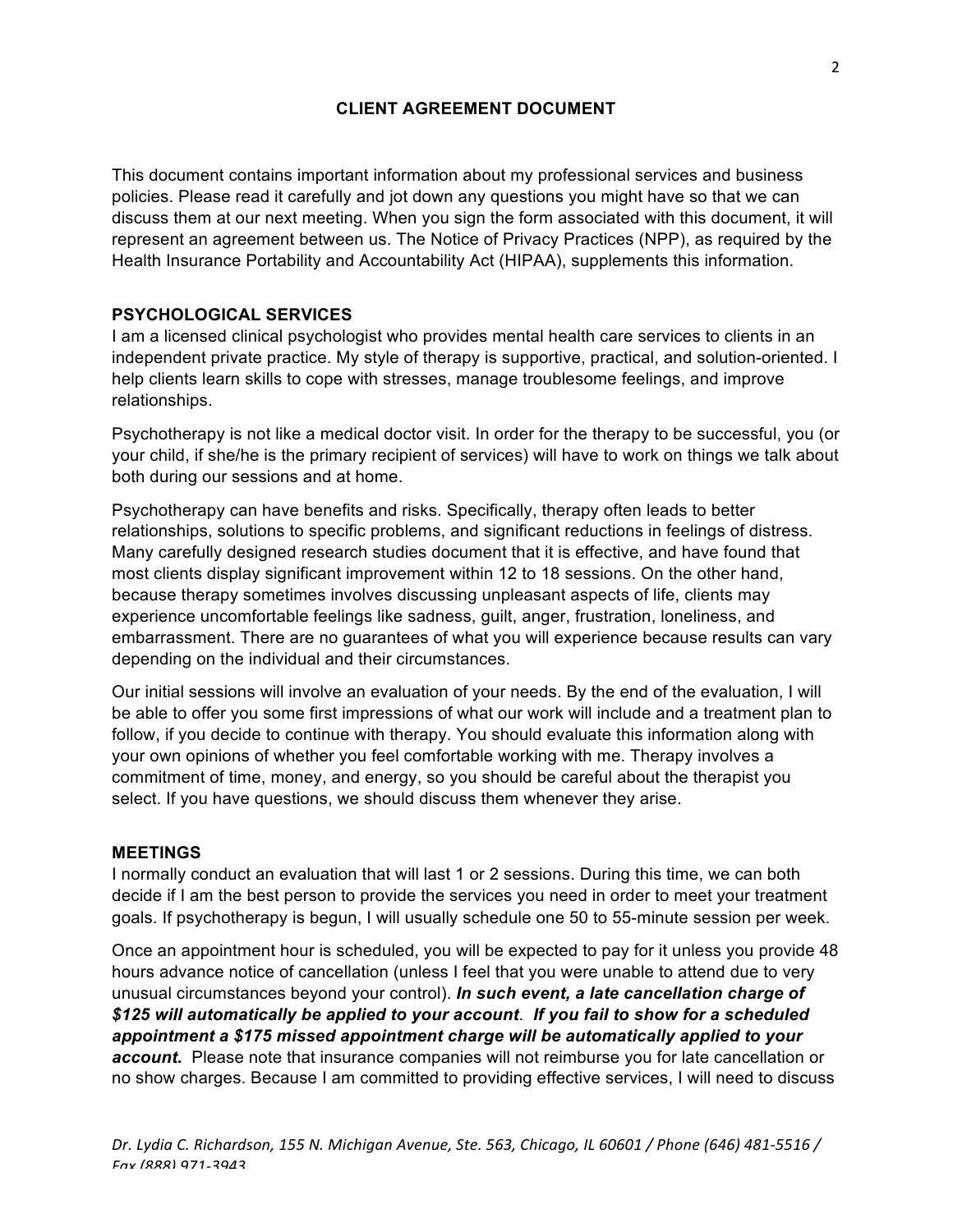and decide whether I can continue to provide you with therapy if you have repeated cancellations or do not attend your scheduled appointments.

### **PROFESSIONAL FEES**

My fees are listed in a separate document at the end of this file. In addition to weekly appointments, I charge for other services including letter or report writing, telephone conversations with you or others you have authorized lasting longer than 5 minutes, attendance at meetings with other professionals you have authorized, preparation of records or treatment summaries, and the time spent performing any other service you may request.

### **BILLING AND PAYMENTS**

You will be expected to pay in full for each session at the time it is held. I accept payment by checks, credit/debit cards (Visa, MasterCard, American Express, and Discover) or cash. In the event of a returned check due to insufficient funds, there will be a \$25 charge plus any incurred bank fees that will be added to your account. From then on, only credit/debit cards or cash will be accepted. Outstanding balances may not exceed the charges for two sessions for the continuation of ongoing services. If your account has not been paid for more than 60 days and arrangements for payment have not been agreed upon, I have the option of using legal means to secure payment. This may involve hiring a collection agency or going through small claims court. If such legal action is necessary, its costs will be included in the claim. In most collection situations, the only information I release regarding a patient's treatment is his/her name, the nature of services provided, and the amount due.

## **INSURANCE INFORMATION**

In terms of insurance, I am contracted with Blue Cross Blue Shield Illinois PPO (BSBS-IL PPO), Medicare, and Cigna as an "in network" provider of services. This contract also includes some of the BCBS PPO related networks, but not all of them. You can use the BCBS-IL website using their "Find a Doctor" search to see whether I am in network for your specific plan and product. For those clients with BCBS PPO, Medicare, or Cigna as their primary plan for insurance, I will fill out and electronically submit forms on your behalf and will help you receive the benefits to which you are entitled. However, *you* (not your insurance company) are responsible for payment of my fees. This is especially important to remember for claims that your insurance company denies or for which your insurance company delays payment for longer than 60 days. It is also important that you find out exactly what mental health services your insurance policy covers and to verify that I am an in-network provider with your specific plan. Sometimes employers or insurance companies subcontract with a completely different insurance company for mental health benefits, so this verification is especially important. Please be sure to let me know if your address or insurance plan changes during the course of treatment as well. In all other instances (including when BCBS-IL is your secondary plan for insurance), I am considered an out-ofnetwork provider of services. Some insurance companies may still reimburse you for a certain percentage of the costs when you work with an out-of-network psychologist, but the amount depends entirely on the terms of your policy. In these situations, clients pay me in full at the time of service and then may receive a check in the mail from their insurance company for whatever amount that the insurance company determines after they process the claim. If you have questions about the coverage, call your plan administrator. I will provide you with whatever information I can, based on my experience, and will be happy to help you in understanding the

*Dr. Lydia C. Richardson, 155 N. Michigan Avenue, Ste. 563, Chicago, IL 60601 / Phone (646) 481-5516 / Fax (888) 971-3943*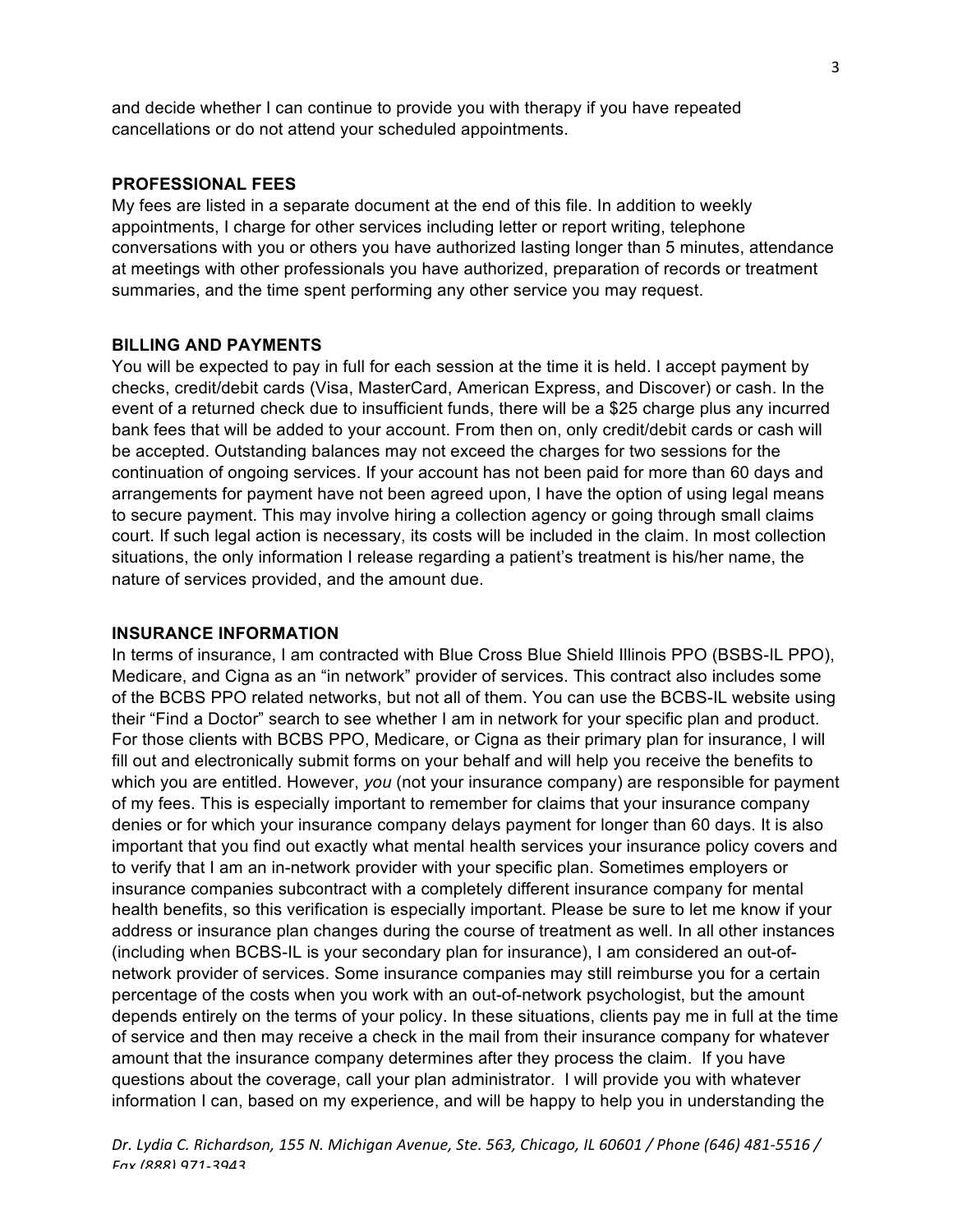information you receive from your insurance company. If it is necessary to clear confusion, I will be willing to call the company on your behalf with your consent. For many out-of-network plans, I can submit the claim electronically for you to reduce your paperwork and to speed your possible reimbursement. Regardless, I will provide you with a detailed bill of services each week, and you may choose to submit this to your insurance company for reimbursement on your own. You should also be aware that your contract with your health insurance company requires that you authorize me to provide it with information relevant to the services that I provide to you. If you are seeking reimbursement for services under your health insurance policy, you will be required to sign an authorization that allows me to provide such information. I am required to provide a clinical diagnosis. On rare occasions, I am required to provide additional clinical information such as treatment plans or summaries, or copies of your entire Clinical Record. In such situations, I will release only the minimum information about you that is necessary for the purpose requested. This information will become part of insurance company files and I have no control over what they do once it is in their possession.

## **CONTACTING ME**

Due to my work schedule, I am not always immediately available by telephone. When I am unavailable, my telephone is directed to voice mail that I monitor frequently. I will make every effort to return your call on the same day you make it, with the exception of holidays and weekends. If you are difficult to reach, please inform me of some times when you will be available. In emergencies that may result in harm to yourself or someone else, call 911, contact your physician, the nearest emergency room, or a 24-hour crisis number **773-296-5380** and ask for a crisis worker.If I will be unavailable for an extended time I will provide you with the name of a colleague to contact if necessary.

# **PROFESSIONAL RECORDS**

The laws and standards of my profession require that I keep records. You are entitled to receive a copy of your records, or I can prepare a summary for you instead. Because these are professional records, they can be misinterpreted and/or upsetting to untrained readers. If you wish to see your records, I recommend that you review them in my presence so that we can discuss the contents or have them forwarded directly to another health professional with an appropriately completed authorization form.

## **PHYSICIAN VISIT SUGGESTION**

I routinely suggest that clients schedule a visit with their physician when working with me. Some medical conditions relate to psychological symptoms (e.g., thyroid disease is sometimes associated with mood and anxiety symptoms), so it is prudent to rule them out through a physical exam with your doctor. I will also ask you to authorize me to exchange information with other care providers so as to be able to provide you with the most informed care.

## **CONFIDENTIALITY**

The law protects the privacy of all communications between a patient and a psychologist. In most situations, I can only release information about you (or your child) to others if you sign an Authorization Form. When treatment involves work with multiple people (like couples therapy or family therapy), consent of all adults may be needed on the Authorization Form before I am able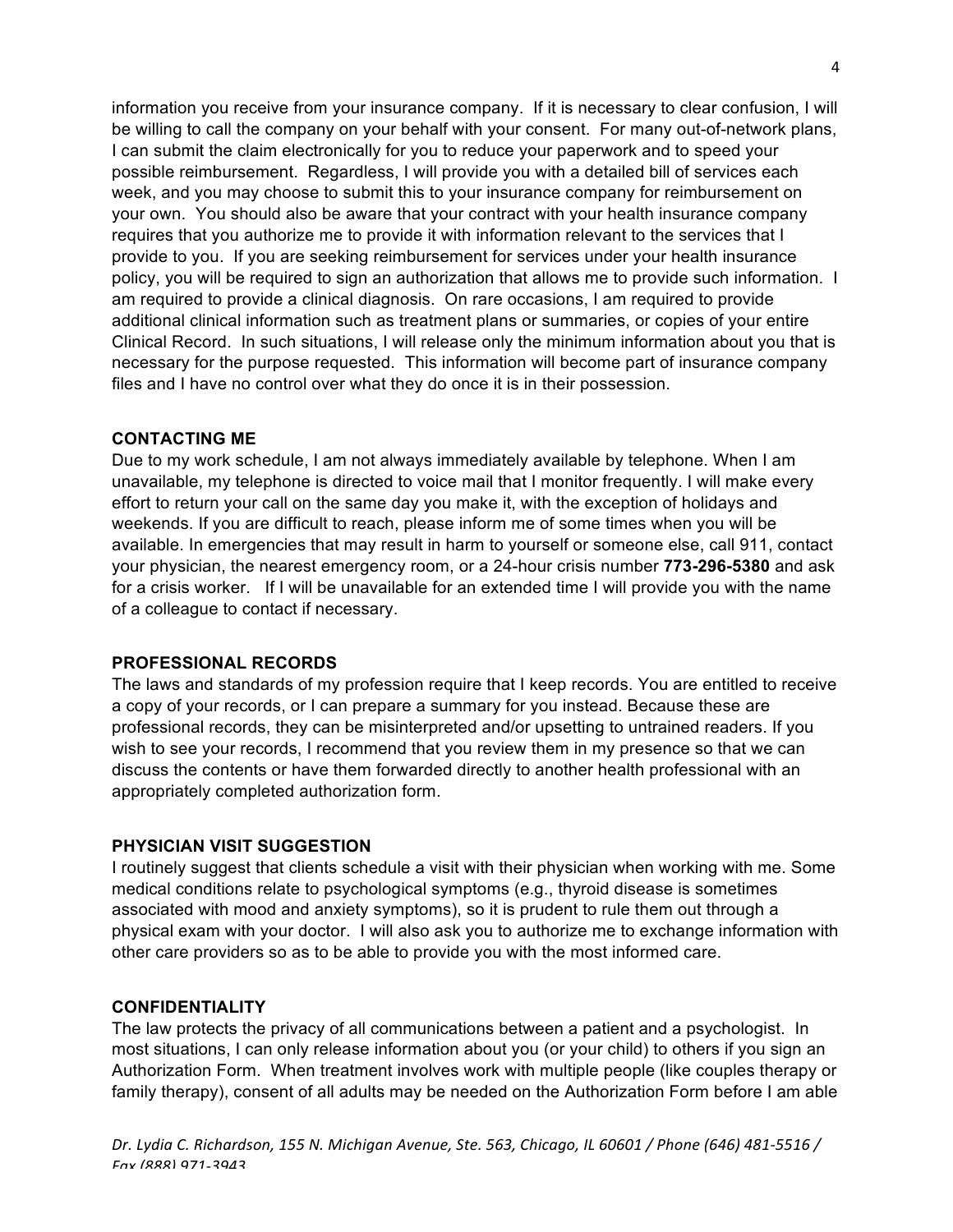to release information. However, authorization is not required in situations in which I am legally obligated to act:

• If I have reasonable cause to believe that a child under 18 known to me in my professional capacity may be an abused or neglected child, Illinois law requires that I file a report with the office of the Department of Children and Family Services.

• If I have reason to believe that an adult over the age of 60 living in a domestic situation has been abused or neglected in the preceding 12 months, Illinois law requires that I file a report with the agency designated to receive such reports by the Department of Aging.

• If you have made a specific threat of violence against another or if I believe that you present a clear, imminent risk of serious physical harm to another, I may be required to disclose information in order to take protective actions. These actions may include notifying the potential victim, seeking hospitalization, contacting the police, or notifying the DHS FOID mental health reporting system regarding firearms.

• If I believe that you present a clear, imminent risk of serious physical or mental injury or death to yourself, I may be required to disclose information in order to take protective actions. These actions may include seeking your hospitalization or contacting family members or others who can assist in protecting you. If such a situation arises, I will make every effort to discuss it with you before taking any action, as appropriate, and I will limit my disclosure to what is necessary.

Very occasionally, I find it helpful to consult other professionals about a case. During a consultation, I avoid revealing the identity of my patient. The consultant is also legally bound to keep the information confidential. If you don't object, I will not tell you about these consultations unless I feel that it is important to our work together.

While this written summary of exceptions to confidentiality should prove helpful in informing you about potential problems, it is important that we discuss any questions or concerns that you may have. You also can find more information about this topic in the Notice of Privacy Practices document that follows.

Finally, as you are no doubt aware, it is impossible to fully protect the confidentiality of information that is transmitted electronically. This is particularly true of systems that do not utilize encryption and other security protection. If you send me an email containing clinical information, you agree to waive your confidentiality for the information transmitted and you authorize me to respond to your questions in kind. My email (DrLydia@richardsonpsyd.com) is encrypted and HIPAA compliant. If you choose to communicate with me via text (646-481- 5516) you should be aware that this is not a confidential means of communication and there is a reasonable chance that a third party may intercept these messages. I will provide you with a consent form to sign indicating that you understand these risks.

# **SOCIAL MEDIA**

In order to protect client confidentiality, I do not accept friend or contact requests from current or former clients on social networking sites. It can also blur the boundaries of the professional relationship.

## **DEFAMATION**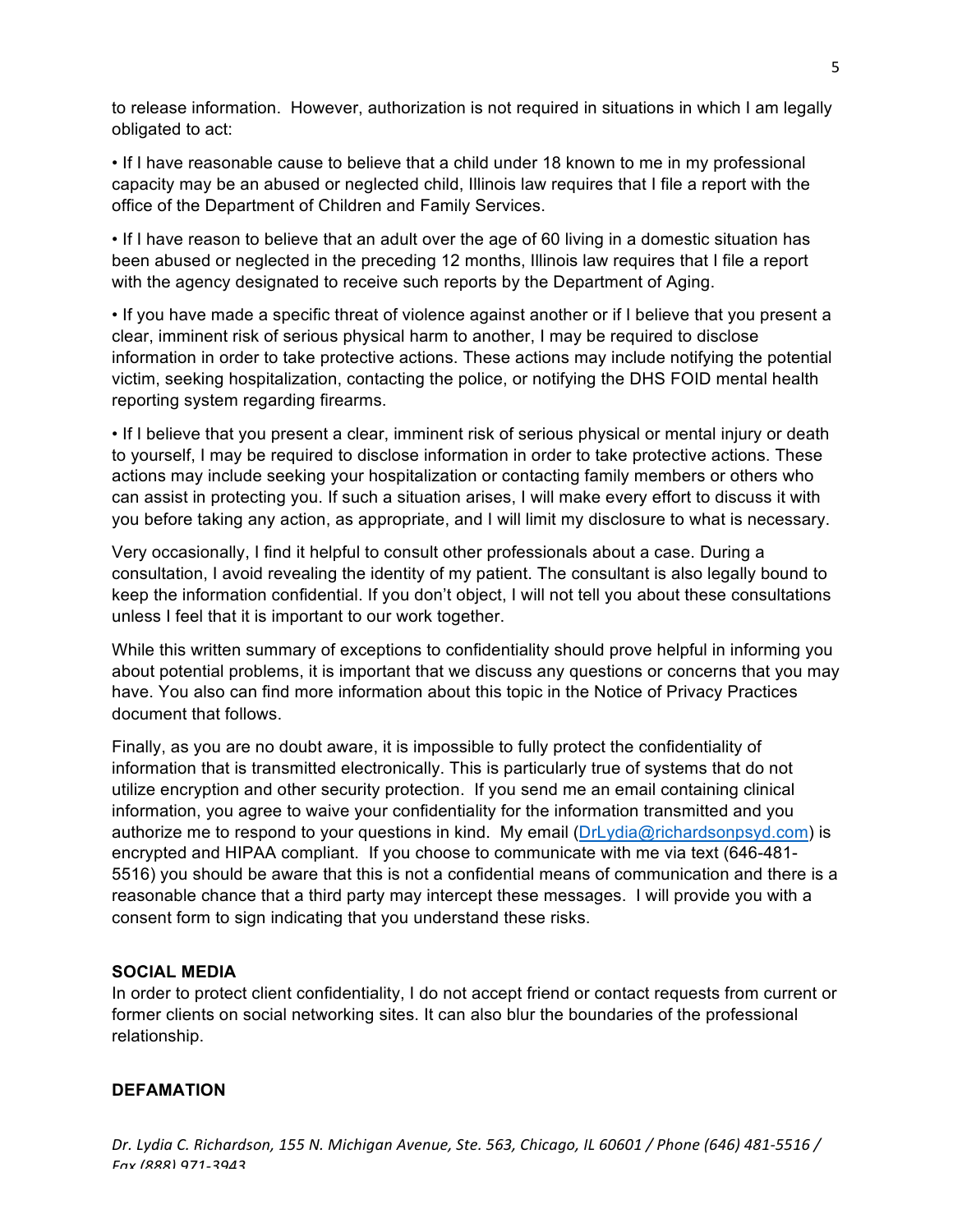By signing these documents, you agree that you will not post defamatory comments about me on any website or social media site. I hope that you will instead share your feelings and reactions about our work with me directly so we can effectively address them.

# **THERAPIST'S INCAPACITY OR DEATH**

In the event of my incapacitation or death, you give consent by these documents to allow another licensed mental health care professional that I have selected to take possession of your records so that he or she can provide you with your records or deliver them to a therapist of your choice.

# **MINORS AND SERVICES**

Parents must provide consent to start services for children. If parents are divorced and have joint custody, then both parents need to sign the Signature Form to authorize services. If either parent with custody decides services should end, I will honor that decision.

Patients under 12 years of age and their parents should be aware that Illinois law allows parents to examine their child's records. Parents of children between 12 and 18 years old cannot examine their child's records unless the child consents and unless I find that there are no compelling reasons for denying the access. Parents are entitled to information concerning their child's current physical and mental condition, diagnosis, treatment needs, services provided, and services needed.

Prior to beginning treatment with a child/minor, it is important for you to also understand my approach to child therapy and agree to some rules about your child's confidentiality during the course of his/her treatment. Therapy is most effective when a trusting relationship exists between the psychologist and the patient. It is often necessary for children to develop a "zone of privacy" whereby they feel free to discuss personal matters with greater freedom. This is particularly true for adolescents who are naturally developing a greater sense of independence and autonomy.

It is my policy to provide you with information about treatment status. However, I will not always share with you everything your child has disclosed to me without your child's consent. I will tell you if your child does not attend sessions. I will also provide you with treatment summaries that describe the issues were discussed, what progress was made, and what areas are likely to require intervention in the future.

If your child is an adolescent, it is possible that he/she will reveal sensitive information regarding sexual contact, alcohol and drug use, or other potentially problematic behaviors. Sometimes these behaviors are within the range of normal adolescent experimentation, but at other times they may require parental intervention. We must carefully and directly discuss your feelings and opinions regarding acceptable behavior. If I ever believe that your child is at serious risk of harming him/herself or another, I will inform you. Although my responsibility to your child may require my involvement in conflicts between the two of you, I need your agreement that my involvement will be strictly limited to that which will benefit your child. In particular, I do not participate in court proceedings (e.g., child custody disputes) and I need you to agree that you will not ask me to testify in court, whether in person, or by affidavit. You also agree to instruct your attorneys not to subpoena me or to refer in any court filing regarding such matters.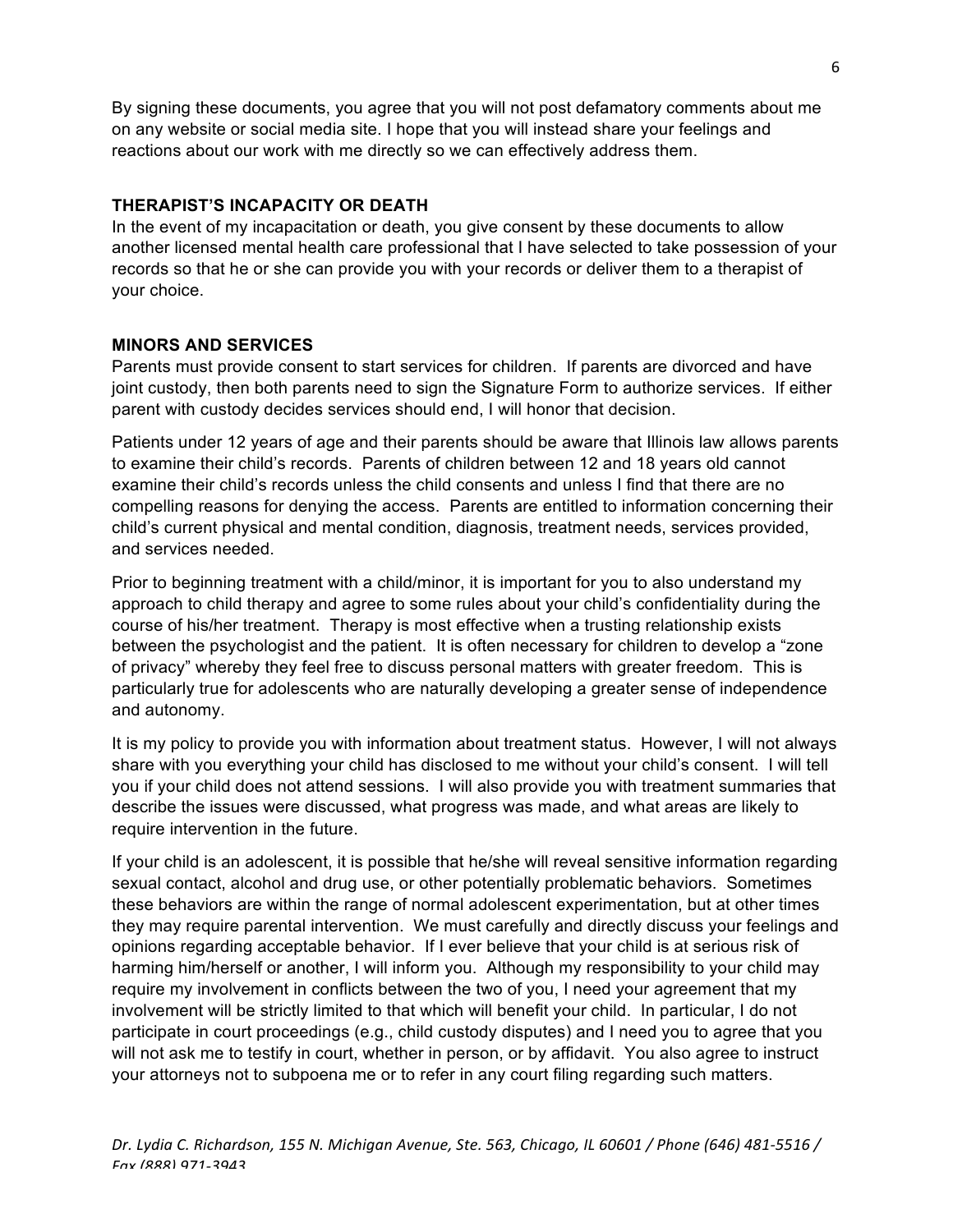Note that some judges may still require my testimony despite this agreement, but I may still work to prevent such an event. If I am required to testify, I am ethically bound not to give my opinion about either parent's custody or visitation suitability. If the court appoints a custody evaluator, guardian ad litem, or parenting coordinator, I will provide information as needed (if appropriate releases are signed or a court order is provided), but I will not make any recommendation about the final decision. Furthermore, if I am required to appear as a witness, the party responsible for my participation agrees to reimburse me at the rate of \$400 per hour for time spent traveling, preparing reports, testifying, being in attendance, and any other caserelated costs.

# **NOTICE OF PRIVACY PRACTICES (NPP**)

This notice describes how medical information about you may be used and disclosed and how you can access this information. Please review it carefully.

## **MY COMMITMENT TO YOUR PRIVACY**

My practice is dedicated to maintaining the privacy of your personal health information (PHI) as part of providing professional care. I am also required by law to keep your information private. These laws are complicated, but I must give you this important information. Please contact me about any questions or problems you may have.

### *For treatment*

I use your medical information to provide you with psychological treatments or services. These might include individual, family, or couples therapy, psychological testing, treatment planning, or measuring the benefits of my services. I may share or disclose your PHI to others who provide treatment to you with your appropriate authorization. For example, I can share your information with your personal physician if you provide consent. If a team is treating you, they can share some of your PHI with me so that the services you receive will be able to work together. If you receive treatment in the future from other professionals, I can also share your PHI with them with your permission.

#### *For payment*

I may use your information to bill you or others so I can be paid for the treatments I provide to you.

#### **Your health care operations**

There are a few ways I may use or disclose your PHI for what are called health care operations. For example, I may use your PHI to see where I can make improvements in the care and services I provide. I may be required to supply some information to some government health agencies so they can study disorders and treatment and make plans for services that are needed. If I do, your name and personal information will be removed from what I send.

### **Other uses in healthcare**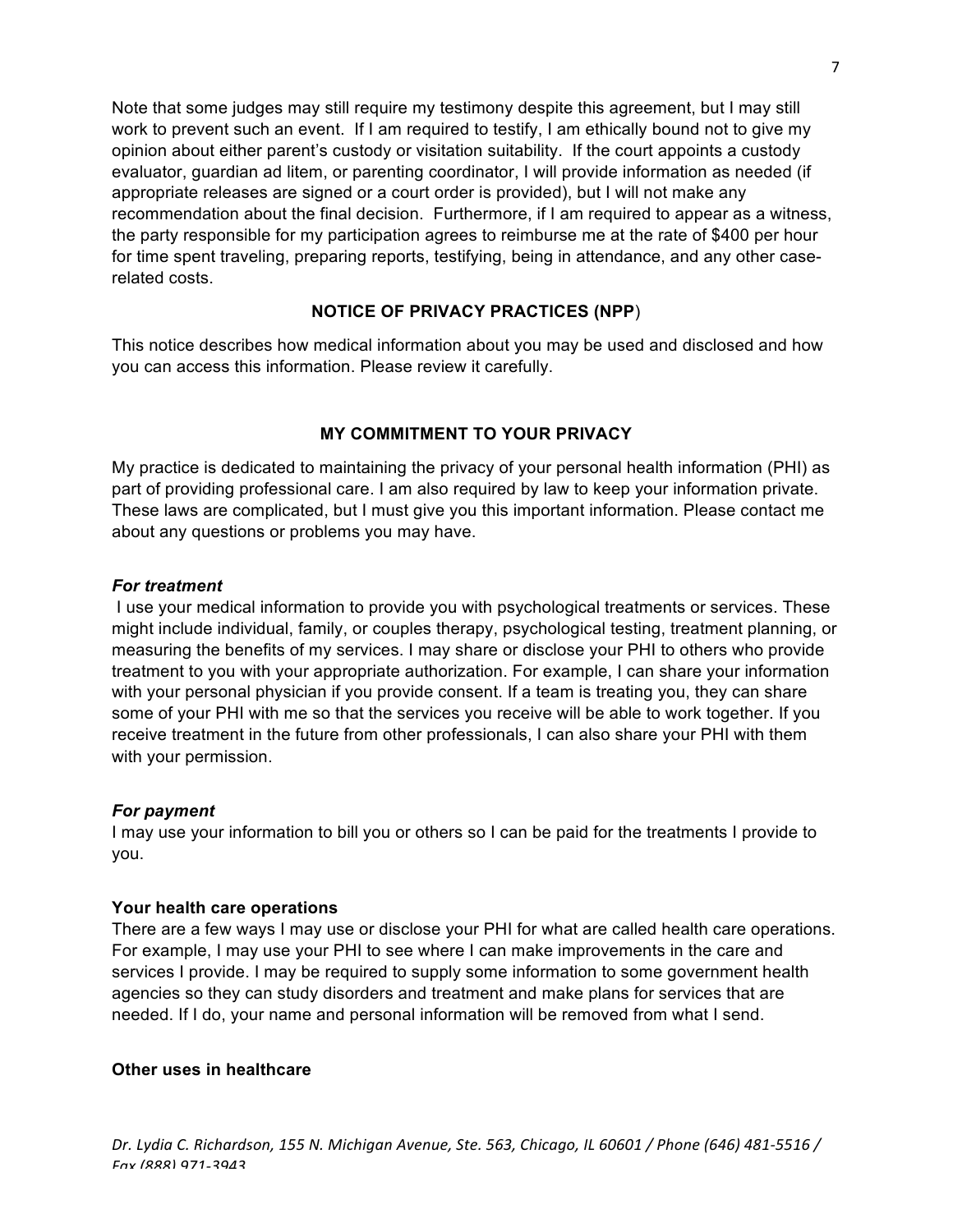Appointment reminders. I may use and disclose medical information to reschedule or remind you of appointments for treatment or other care. If you want me to call or write to you only at your home or your work or prefer some other way to reach you, I usually can arrange that. Just tell me.

Treatment alternatives. I may use and disclose your PHI to tell you about or recommend possible treatment or alternatives that may be of help to you.

Other benefits and services*.* I may use and disclose your PHI to tell you about health-related benefits or services that may be of interest to you.

Business associates. There are some jobs that I may hire other businesses to do for me. In the law, they are called business associates. Examples include software vendors and billing agencies. I have also designated a colleague to contact my clients in the event of my incapacitation or death to ensure continuity of care. This psychologist also will provide emergency coverage for me when I am traveling Page 8 and am inaccessible. These business associates need to receive some of your PHI to do their jobs properly if the situation arises. To protect your privacy they will agree in their contract with me to safeguard your information.

# **USES AND DISCLOSURES THAT REQUIRE YOUR AUTHORIZATION**

If I want to use your information for any purpose beside those described above, I need your permission on an Authorization form. I don't expect to need this very often. I will also obtain an authorization from you before using or disclosing psychotherapy notes or PHI in a way that is not described in this Notice. If you do authorize me to use or disclose your PHI, you can revoke (cancel) that permission, in writing, at any time. After that time I will not use or disclose your information for the purposes that we agreed to. Of course, I cannot take back any information I have disclosed with your permission or that we had used in our office.

I will keep your health information private, but there are some times when the law requires me to use or share it. For example:

1. When there is a serious threat to your health and safety or the health and safety of another individual or the public. I will only share information with a person or organization that is able to help prevent or reduce the threat.

2. Some lawsuits and legal or court proceedings.

3. If a law enforcement official requires me to do so.

4. For Workers Compensation and similar benefit programs.

5. When I receive information about abuse or neglect of a child, disabled adult, or person over age 60.

6. When the use and disclosure without your consent or authorization is allowed under other sections of Section 164.512 of the HIPAA Privacy Rule and the state's confidentiality law. This includes certain narrowly-defined disclosures to law enforcement agencies (such as HHS or a state department of health), to a coroner or medical examiner, for public health purposes relating to disease or FDA-regulated products, or for specialized government functions such as fitness for military duties, eligibility for VA benefits, and national security and intelligence.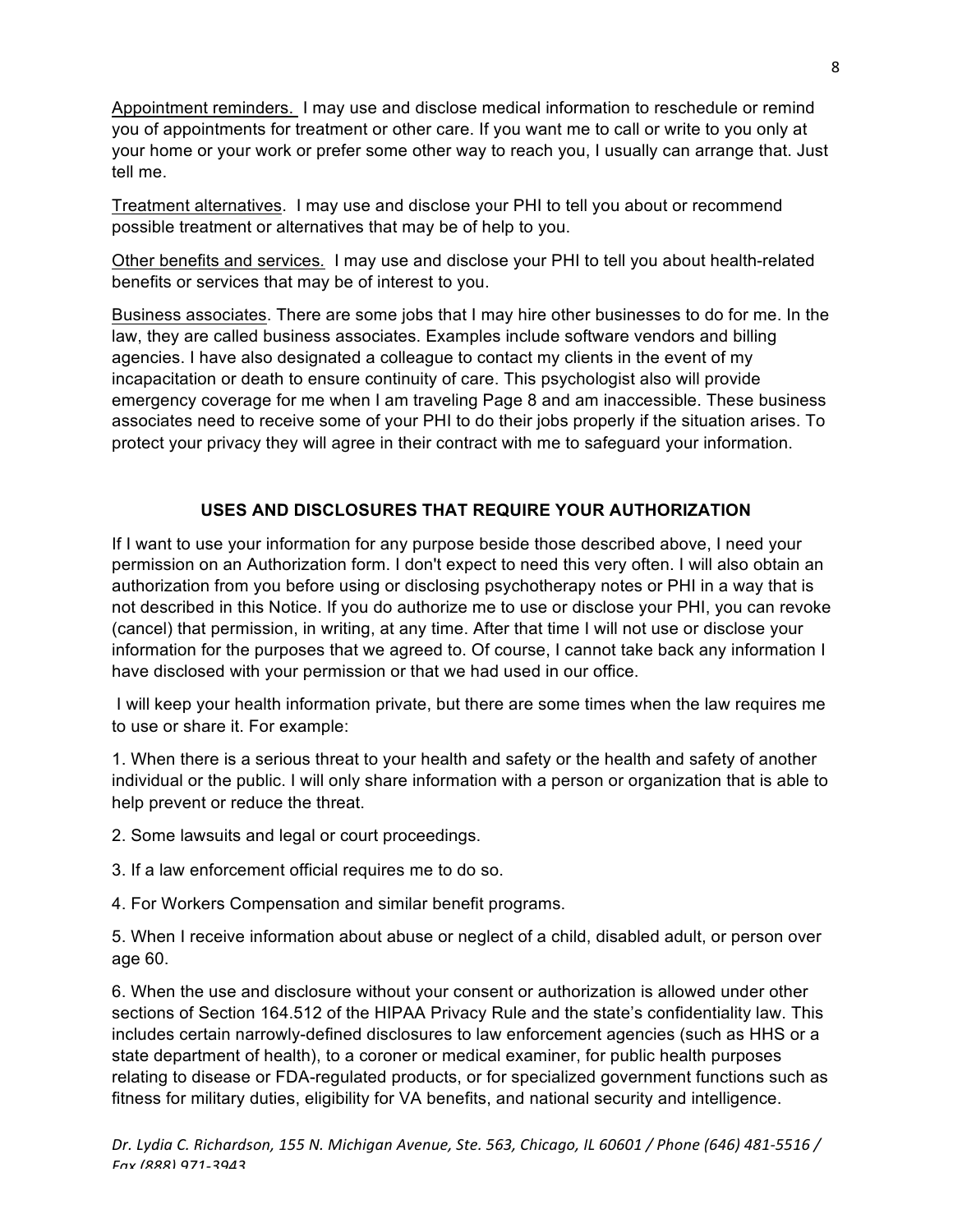# **YOUR RIGHTS REGARDING YOUR HEALTH INFORMATION**

1. You can ask me to communicate with you about your health and related issues in a particular way or at a certain place that is more private for you. For example, you can ask me to call you at home and not at work to schedule or cancel an appointment. I will try my best to do as you ask.

2. You have the right to ask me to limit what I tell people involved in your care or the payment for your care, such as family members, and friends. While I don't necessarily have to agree to your request, if I do agree, I will keep our agreement except if it is against the law, or in an emergency, or when the information is necessary to treat you.

3. You have the right to look at health information I have about you, such as your medical or billing records. You can even get a copy of these records, but I may charge you.

4. You have the right to restrict certain disclosures of PHI to a health plan when you pay out-of pocket in full for my services.

5. You have a right to be notified if: (a) there is a breach (a use or disclosure of your PHI in violation of the HIPAA Privacy Rule) involving your PHI; (b) that PHI has not been encrypted to Page 9 government standards; and (c) my risk assessment fails to determine that there is a low probability that your PHI has been compromised.

6. If you believe the information in your records is incorrect or missing important information, you can ask me to make some kinds of changes (called amending) to your health information. You have to make this request in writing and send it to me. You must tell me the reasons you want to make the changes.

7. Upon written request, you may obtain an accounting of certain disclosures of PHI made by me during any period of time prior to the date of your request provided such period does not exceed six years.

8. You have a right to a copy of this notice. If I change this NPP, I will provide you with a revised copy.

9. If you need more information or have question about the privacy practices described above, please contact me. If you have a problem with how your PHI has been handled or if you believe your privacy rights have been violated, contact me as well. You have the right to file a complaint with me and with the Secretary of the Federal Department of Health and Human Services. I promise that I will not in any way limit your care here or take any actions against you if you complain. The effective date of this notice is October 14, 2016.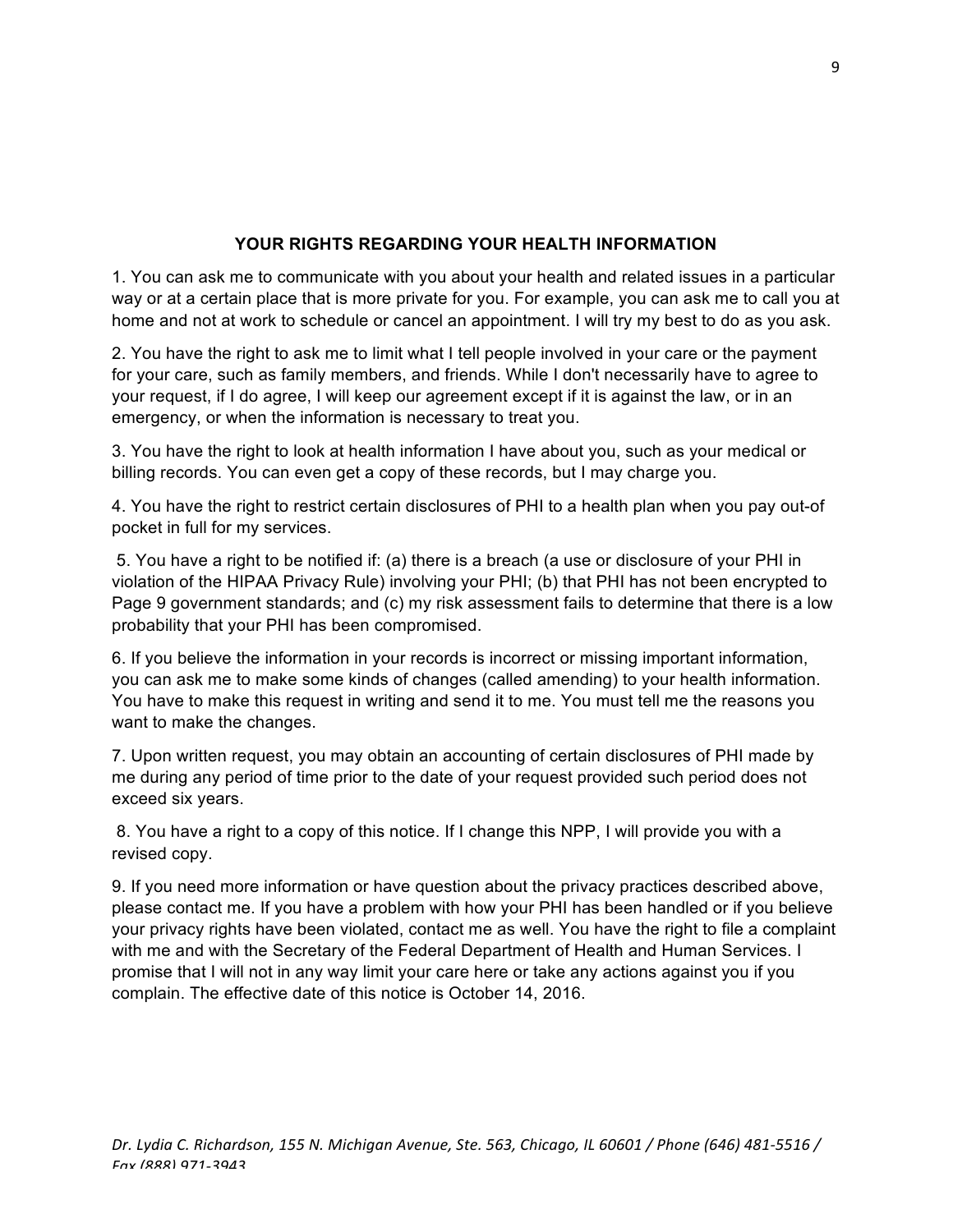# **SIGNATURE FORM**

*Acknowledgment of documents.* I acknowledge that I have received, read, and understand the Client Agreement document and agree to abide by its terms. I acknowledge that I have also received a copy of this therapist's Notice of Privacy Practices and agree to its terms as well.

*Consent to services*. I do hereby seek and consent to take part in the assessment or treatment services by Dr. Lydia C. Richardson and participate in services as described in the Client Agreement document, or do so on behalf of my child. I understand that no promises have been made to me as to the results of treatment or of any procedures provided by this therapist. I am aware that I may stop services with this therapist at any time.

*Agreement to pay for professional services*. I acknowledge that payment is due at the time of service. I understand that parents, guardians, or personal representatives are responsible for all fees and services rendered for treatment of a minor/child. I accept full financial responsibility for all services or items provided to me, to my minor/child, or to the patient for whom I have legal responsibility, whether or not they are ultimately reimbursed by insurance or are part of my benefit plan. I understand that filing a claim with my insurance company does not relieve me from my responsibility for payment of all charges. Outstanding balances as a result of deductibles, co-payments, or co-insurance may be automatically charged to my debit/credit card. I further agree that in the event of my non-payment, I will bear the cost of collection and/or court costs and reasonable legal fees, should this be required. I understand that I am responsible for charges for checks returned due to non-sufficient funds. I also know that I must call to cancel an appointment at least 48 hours before the time of the appointment. *If I do not cancel within this timeframe and/or do not show up, I will be charged for that appointment and automatic debit/credit card billing may be used for this charge as well*.

*Acknowledgment of insurance procedures.* I understand that Dr. Richardson is an in-network provider for Blue Cross Blue Shield Illinois (BCBS-IL) PPO, Medicare, and Cigna and not necessarily for all *related* BCBS and Cigna plans. Lydia C. Richardson, PsyD will electronically submit claims for BCBS PPO, Medicare, and Cigna patients, and I am responsible for my deductible and co-pay/co-insurance amount for covered services at the time of service. If I have a different insurance plan and I am seeking services on an out-of-network basis, I understand that I must pay in full at the time of service. Lydia C. Richardson, PsyD will submit claims for me upon request, and I may receive reimbursement directly from my insurance company in accordance with my policy specifications. Regardless of my insurance, I understand that it is my responsibility to contact my insurance company (by calling the number on the back of my insurance card) prior to my visits with Dr. Richardson in order to verify eligibility, to fully understand my benefits, and to obtain any necessary preauthorizations. Dr. Richardson may provide a preliminary check of my benefits, but I understand that I will obtain the most accurate information if I call my insurance directly. Verification of benefit coverage is not a guarantee of claim payment by insurance companies.

For those patients using BCBS PPO, Medicare, or Cigna: I hereby assign payment of authorized medical benefits from my insurance carrier to Lydia C. Richardson, PsyD. This assignment will remain in effect until revoked by me in writing. Any benefits payment received from the above named insurance companies over and above my balance due will be refunded to me when my account is paid in full.